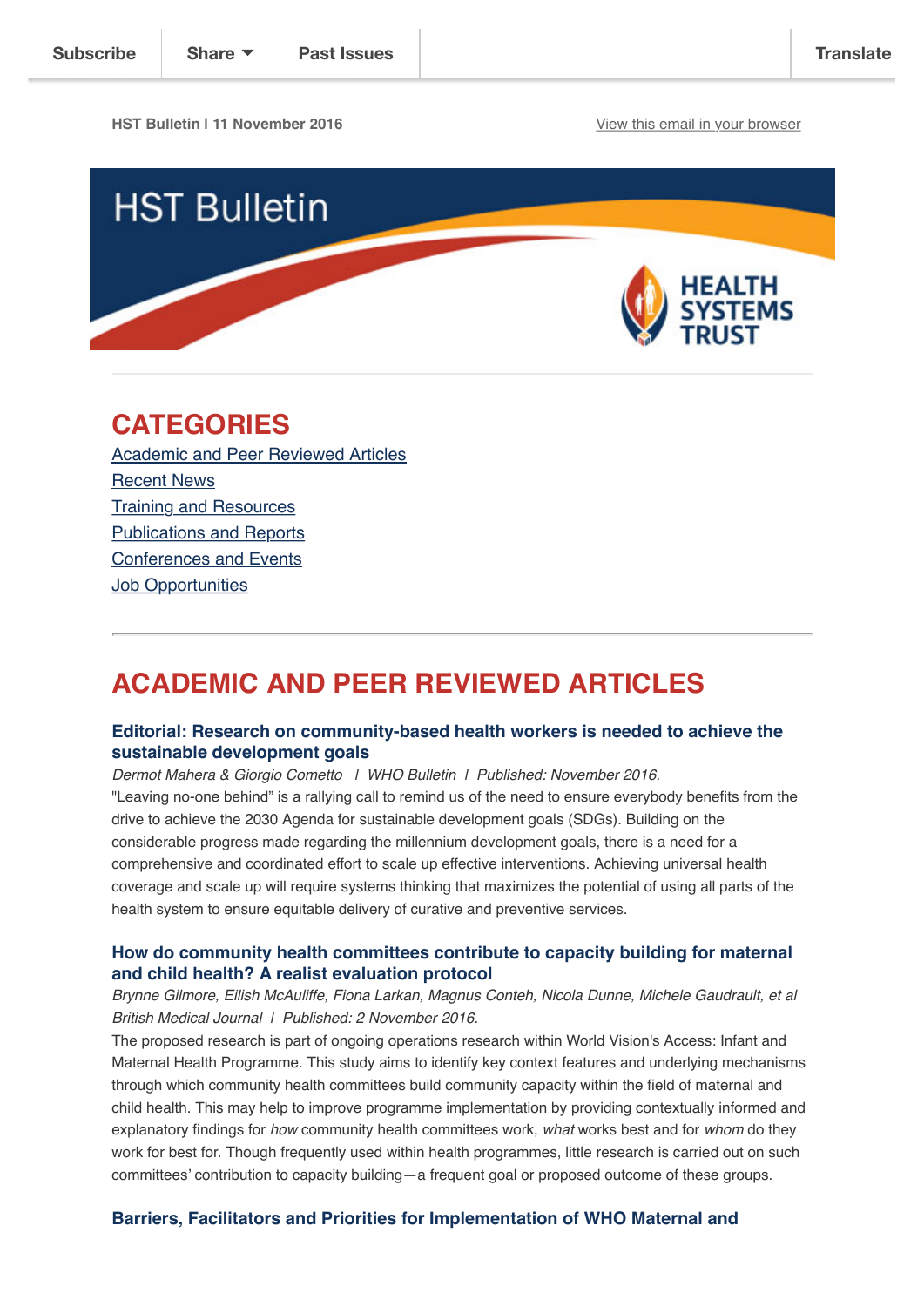# **[Perinatal Health Guidelines in Four Lower-Income Countries: A GREAT Network](http://journals.plos.org/plosone/article?id=10.1371/journal.pone.0160020) Research Activity**

*Joshua P. Vogel, Julia E. Moore, Caitlyn Timmings, Sobia Khan, Dina N. Khan, Atkure Defar, et al PlosOne | Published: 2 November 2016.*

Health systems often fail to use evidence in clinical practice. In maternal and perinatal health, the majority of maternal, fetal and newborn mortality is preventable through implementing effective interventions. To meet this challenge, WHO's Department of Reproductive Health and Research partnered with the Knowledge Translation Program at St. Michael's Hospital (SMH), University of Toronto, Canada to establish a collaboration on knowledge translation (KT) in maternal and perinatal health, called the GREAT Network (Guideline-driven, Research priorities, Evidence synthesis, Application of evidence, and Transfer of knowledge). We applied a systematic approach incorporating evidence and theory to identifying barriers and facilitators to implementation of WHO maternal heath recommendations in four lower-income countries and to identifying implementation strategies to address these.

# **[Who Needs to Be Targeted for HIV Testing and Treatment in KwaZulu-Natal? Results](http://journals.lww.com/jaids/Fulltext/2016/12010/Who_Needs_to_Be_Targeted_for_HIV_Testing_and.7.aspx#) from a Population-Based Survey**

*Helena Huerga, Gilles Van Cutsem, Jihane Ben Farhat, Matthew Reid, Malika Bouhenia, et al Journal of Acquired Immune Deficiency Syndromes | Published: 1 December 2016.* The HIV epidemic does not affect populations homogeneously. Assessing the prevalence of HIV testing, antiretroviral therapy (ART), and viral suppression in the population and identifying specific groupswithhigher risk of being untested, unaware of their HIV-positive status, untreated and with a detectable viral load is essential to set priorities and design specific strategies targeting those not accessing HIV services. KwaZulu-Natal (KZN) is the province with the highest HIV prevalence and incidence in South Africa and high investment in terms of HIV testing and treatment. In 2012, HIV prevalence in this province was 27.9% in the age group 15–49 years and 37% of HIV-positive people had initiated ART.

# **[Changing global policy to deliver safe, equitable, and affordable care for women's](http://www.thelancet.com/journals/lancet/article/PIIS0140-6736(16)31393-9/fulltext) cancers**

*Ophira Ginsburg, Rajan Badwe, Peter Boyle, Gemma Derricks, Anna Dare, Tim Evans, et al The Lancet | Published: 1 November 2016.*

Breast and cervical cancer are major threats to the health of women globally, particularly in low-income and middle-income countries. Radical progress to close the global cancer divide for women requires not only evidence-based policy making, but also broad multisectoral collaboration that capitalises on recent progress in the associated domains of women's health and innovative public health approaches to cancer care and control. Such multisectoral collaboration can serve to build health systems for cancer, and more broadly for primary care, surgery, and pathology.

**[\(Return to Top\)](http://us14.campaign-archive2.com/?u=72d7614ab973e486252cafb97&id=ba108bbf75&e=4a187cc470#Top)**

# **RECENT NEWS**

### **[Underfunding 'nightmare' hampers the global TB battle](https://www.health-e.org.za/2016/10/31/nightmare-underfunding-tuberculosis-tb-described-experts-greatest-infectious-disease-killer-planet/)**

*Health-e New | Published: 31 October 2016.*

There is a "nightmare of underfunding" for tuberculosis (TB), described by experts as "the greatest infectious disease killer on the planet". Stephen Lewis, HIV advocate and former deputy director of UNICEF, reiterated this at the 47th Union World Conference on Lung Health currently taking place in Liverpool. TB is the deadliest infectious disease worldwide killing 1.8 million people in 2015, according to a recent report by the World Health Organisation (WHO) which found rates of the disease were much higher than previously thought.

## **[GAFFI: Access to rapid diagnostics, antifungals could prevent over a million AIDS](http://www.news-medical.net/news/20161025/GAFFI-Access-to-rapid-diagnostics-antifungals-could-prevent-over-a-million-AIDS-related-deaths-by-2020.aspx)related deaths by 2020**

*News Medical | Published: 25 October 2016.*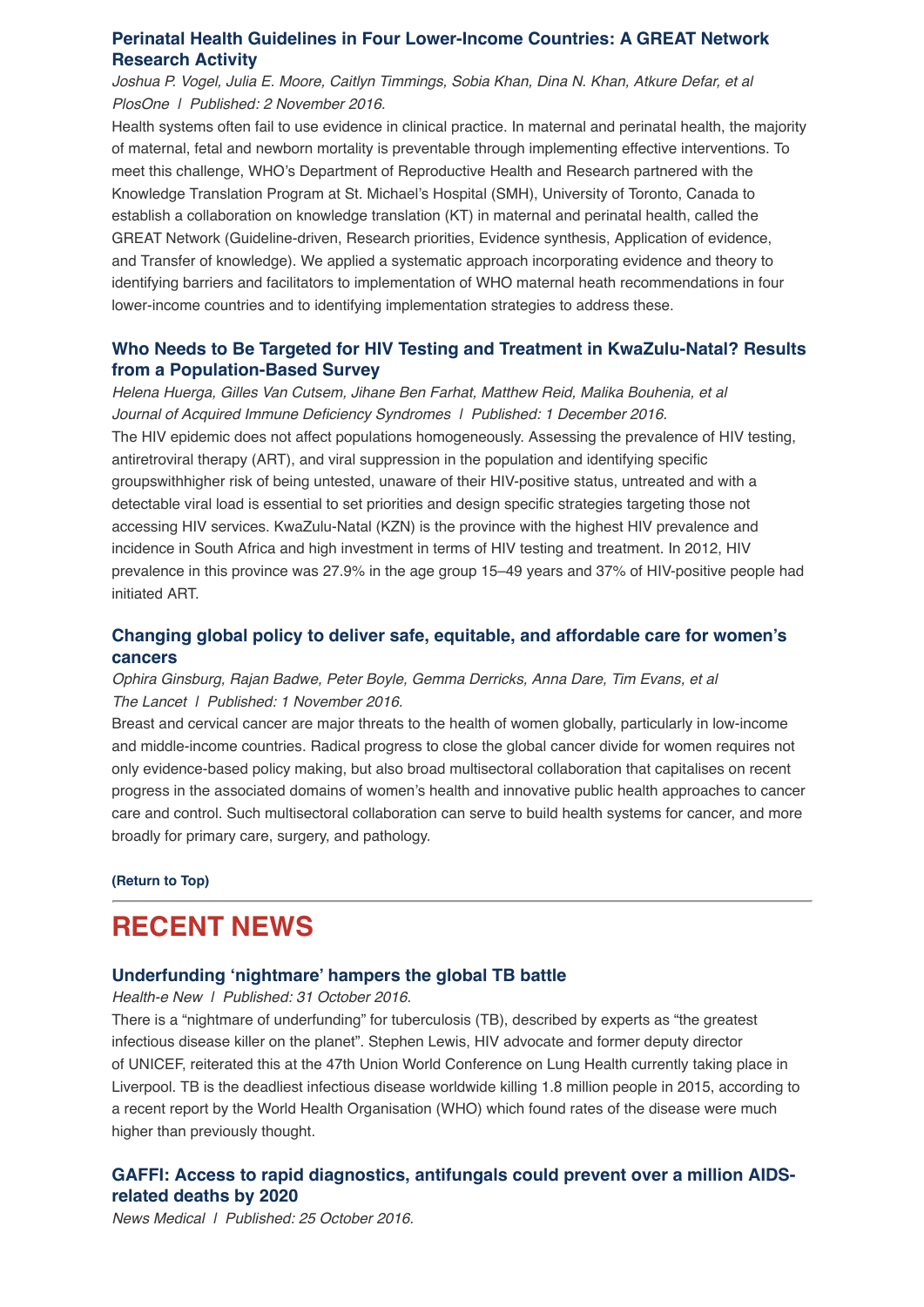Fungal infection causes around half of AIDS-related deaths, of which there were 1,100,000 in 2015. A first of its kind analysis – 'Modelling reduction in AIDS deaths' by the University of Manchester's Professor David W Denning and published today in Philosophical Transactions of the Royal Society B – suggests that the opportunity to save lives is being missed.

## **[Much shorter TB treatment offers hope](https://www.health-e.org.za/2016/11/03/hope-drug-resistant-tb-shorter-treatment-success/)**

#### *Health-e News | Published: 3 November 2016.*

There is hope for people living with multi-drug resistant tuberculosis (MDR-TB) as the "gruelling" two-year treatment with "terrible side-effects" such as deafness can now be successfully shortened to just nine months.

## **[PrEP in South Africa](http://www.unaids.org/en/resources/presscentre/featurestories/2016/november/20161104_PrEP-ZA%20%C2%A0%C2%A0)**

### *UNAIDS | Published: 4 November 2016.*

There is strong demand for pre-exposure prophylaxis (PrEP) from many people at high risk of HIV infection, but in many areas it is not yet available. Where PrEP is not available through well-structured programmes, people may seek to obtain it through unofficial channels. Self-prescribing PrEP in this way would result in inadequate follow-up with no linkage to health service support and an increased risk of using substandard products, drug resistance and reduced impact.

### **[Tekano: Novel Leadership Programme to Tackle South Africa's Health Gap](http://www.leadsa.co.za/articles/227426/tekano-novel-leadership-programme-to-tackle-south-africa-s-health-gap)**

*Lead SA | Published: 27 October 2016.*

A generous grant from The Atlantic Philanthropies, a US-based limited-life foundation, has given rise to a South African organisation dedicated to reducing the social inequalities that condemn large segments of the population to poor health.

#### **[\(Return to Top\)](http://us14.campaign-archive2.com/?u=72d7614ab973e486252cafb97&id=ba108bbf75&e=4a187cc470#Top)**

# **TRAINING AND RESOURCES**

### **[World Aids Day: Hands Up Campaign](http://www.unaids.org/sites/default/files/media_asset/WAD2016-brochure_en.pdf)**

#### *UNAIDS | Published: November 2016.*

In the lead-up to World AIDS Day 2016, the hands up for #HIVprevention campaign will explore different aspects of HIV prevention and how they relate to specific groups of people, such as adolescent girls and young women, key populations and people living with HIV.

**[\(Return to Top\)](http://us14.campaign-archive2.com/?u=72d7614ab973e486252cafb97&id=ba108bbf75&e=4a187cc470#Top)**

# **PUBLICATIONS AND REPORTS**

### **[90-90-90 Compendium Volume 1](http://www.hst.org.za/publications/90-90-90-compendium-volume-i)**

*Health Systems Trust | Published: October 2016.*

This first volume of the 90-90-90 Compendium is targeted at a wide range of readers in South Africa, including community members and/ or politicians with no medical background. It is designed to assist all health sector role-players in understanding the context of the 90-90-90 strategy, as developed by the Joint United Nations Programme on HIV/AIDS (UNAIDS), and then the process for achieving the strategy's targets. With South Africa's adoption of the 90-90-90 strategy in December 2014, the country turned a corner in its approach to managing the dual epidemics of HIV and AIDS on the one hand and tuberculosis (TB) on the other. Together, the two epidemics form the leading cause of deaths in the country.

#### **[\(Return to Top\)](http://us14.campaign-archive2.com/?u=72d7614ab973e486252cafb97&id=ba108bbf75&e=4a187cc470#Top)**

# **CONFERENCES AND EVENTS**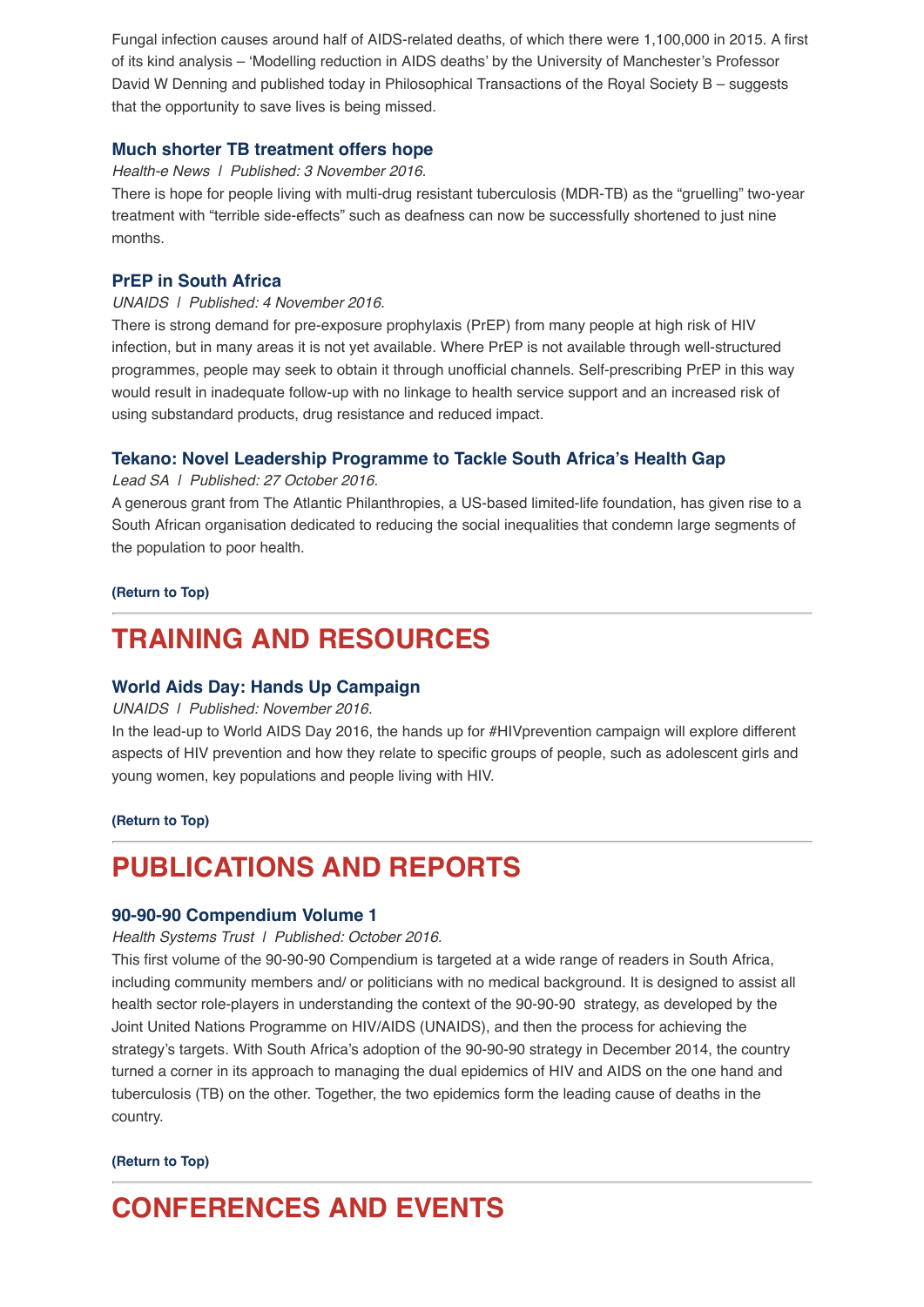#### **[PE Pain Academy Conference](http://painsa.org.za/2016-pe-pain-academy-2016/)**

12 November 2016 The Boardwalk Convention Centre, Port Elizabeth, South Africa

#### **[World Psychiatric Association International Congress](http://www.wpacapetown2016.org.za/)**

18 - 22 November 2016 Cape Town International Convention Centre, Cape Town, South Africa

# **[2016 2nd World Breastfeeding Conference](http://worldbreastfeedingconference.org/home.html)**

11 - 14 December 2016 Johannesburg, South Africa

#### **[South Africa Society of Medical Oncology Congress](http://www.esmo.org/Conferences/ESMO-Summit-Africa-2017)**

10 - 12 February 2017 Cape Town, South Africa

**[\(Return to Top\)](http://us14.campaign-archive2.com/?u=72d7614ab973e486252cafb97&id=ba108bbf75&e=4a187cc470#Top)**

# **JOB OPPORTUNITIES**

Please click on the job title for more information.

#### **[Business Development Specialist – Research and Proposal Writing](http://www.hst.org.za/jobs/business-development-specialist-research-and-proposal-writing)**

Employer: Health Systems Trust Closing date: 14 November 2016

#### **[Leadership for Health Equity in South Africa \(x10 Vacancies\)](http://www.ngopulse.org/opportunity/2016/10/27/tekano-x10-vacancies)**

Employer: Tekano Closing date: 18 November 2016.

#### **[Facilitator - Early Childhood Development](http://www.ngopulse.org/opportunity/2016/11/01/early-childhood-development-facilitator-ecd-level-4)**

Employer: Midlands Community College Closing date: 21 November 2016.

#### **[Research Manager](http://www.ngopulse.org/opportunity/2016/08/24/heartlines-research-manager)**

Employer: Heartlines Closing date: 5 December 2016.



*Copyright © 2016 Health Systems Trust, All rights reserved.*

Want to change how you receive these emails? You can [update your preferences](http://hst.us14.list-manage.com/profile?u=72d7614ab973e486252cafb97&id=ac4ca52ce0&e=4a187cc470) or [unsubscribe from this list](http://hst.us14.list-manage.com/unsubscribe?u=72d7614ab973e486252cafb97&id=ac4ca52ce0&e=4a187cc470&c=ba108bbf75)